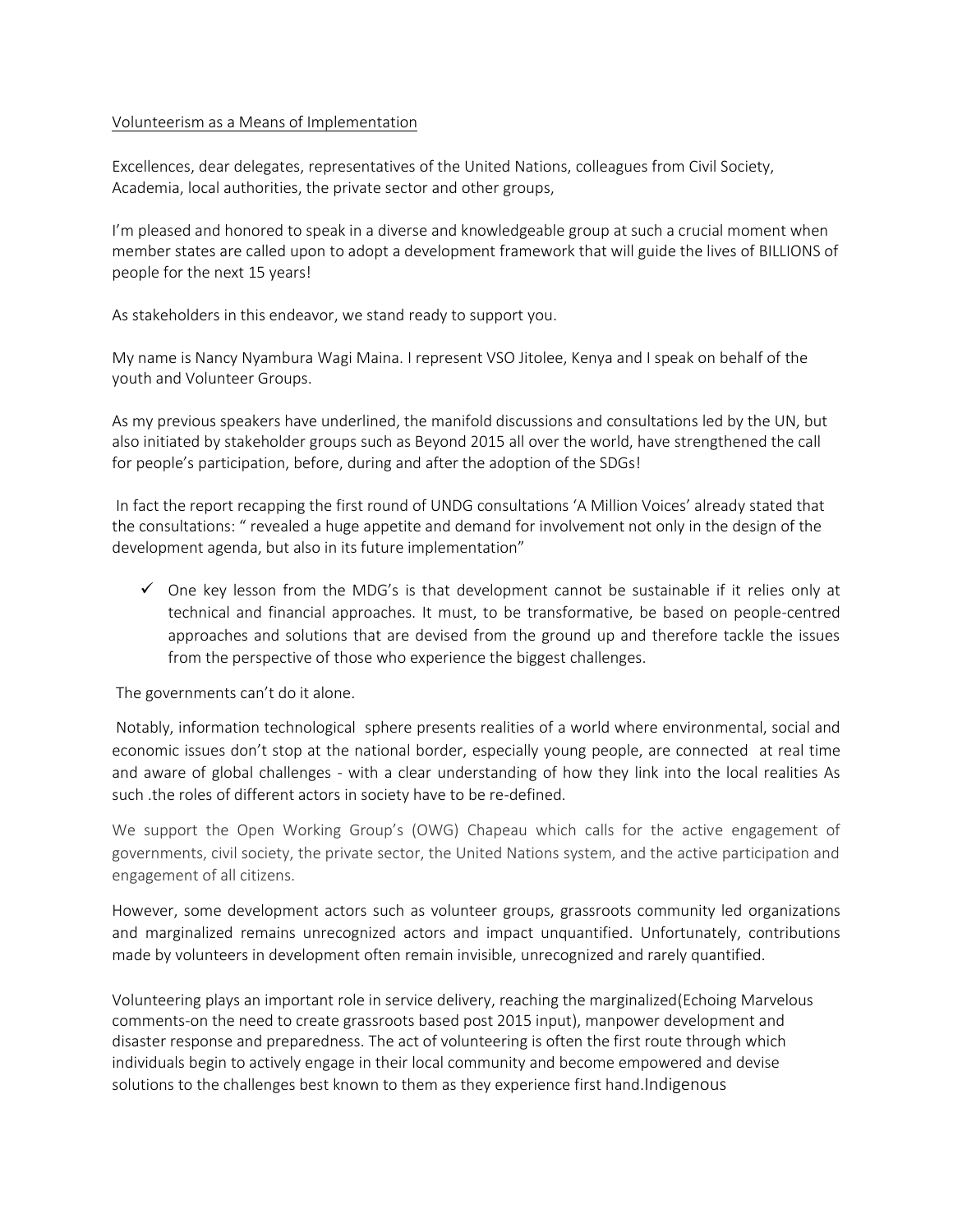People(echoing Andrea Carmen of the need to engage indigenous people as essential to devising solutions).

Concurrenty,tackling the issues of youth unemployment by engagement of youth volunteers in their indigenous communities, providing youths opportunities for skills/professional enhancement and overall productive employment and decent work for all as stipulated in goal 8

Beyond its immediate contribution, the impact of volunteering reaches much further and enhances sustainability of development outcomes in the true sense of the word: it is a crucial way to positively influence attitudes and mindsets of people at local level, guiding their life choices and actions in the long term, it strengthens civic sense and responsibility and engages all people as active and constructive agents of change.

Through concrete dialogue and action, volunteerism is a powerful means to strengthen trust and social cohesion within diverse societies, plagued by ethnic and religious divides. In fact, volunteerism not only has an effect on the communities benefiting from its action, but equally on attitudes, skills and capacities of the volunteers themselves

If you – if WE - truly want to deliver on 17 goals in a way that makes a difference in the lives of all people making up their society, countries will need to further tap into volunteerism as a mechanism to leverage the energy and local expertise of their populations.

The SG Synthesis Report recaps key messages emerging form the UN led strand of consultations and dialogues over the past 2 years. It explicitly acknowledges volunteerism as a powerful and cross cutting complementary means of implementation. It recognizes its importance in capacity building and expanding dialogue spaces leading to concrete action.

Explicitly the Secretary General's report states: '*As we seek to build capacities and to help the new agenda to take root, volunteerism can be another powerful and cross-cutting means of implementation. Volunteerism can help to expand and mobilise constituencies, and to engage people in national planning, and implementation for sustainable development goals. And volunteer groups can help to localize the new agenda by providing new spaces of interaction between government and people for concrete and scalable actions'. (131)* 

Concretely we see volunteers contributing to the delivery across all goal areas as a complementary means of implementation in the spirit of Goal 17. Secondly we see volunteers contributing to the mind shift and awareness raising necessary to change people's everyday actions and choices in a sustainable manner and contributing to social cohesion and inclusion along the spirit of Goal 16.

Thirdly, and going back to Goal 17, online and onsite volunteers can play a huge role in strengthening the accountability of the framework through data collection and monitoring, responding to the need for more localized and disaggregated data.

We therefore count on Member States to replicate these notions in the overall declaration to the SDG Framework as well as in its indicator structure. We count on you to

- 1. Recognize the contributions made by citizen service in the delivery of MDGs.
- 2. List volunteers and volunteer groups as a needed partner in development.